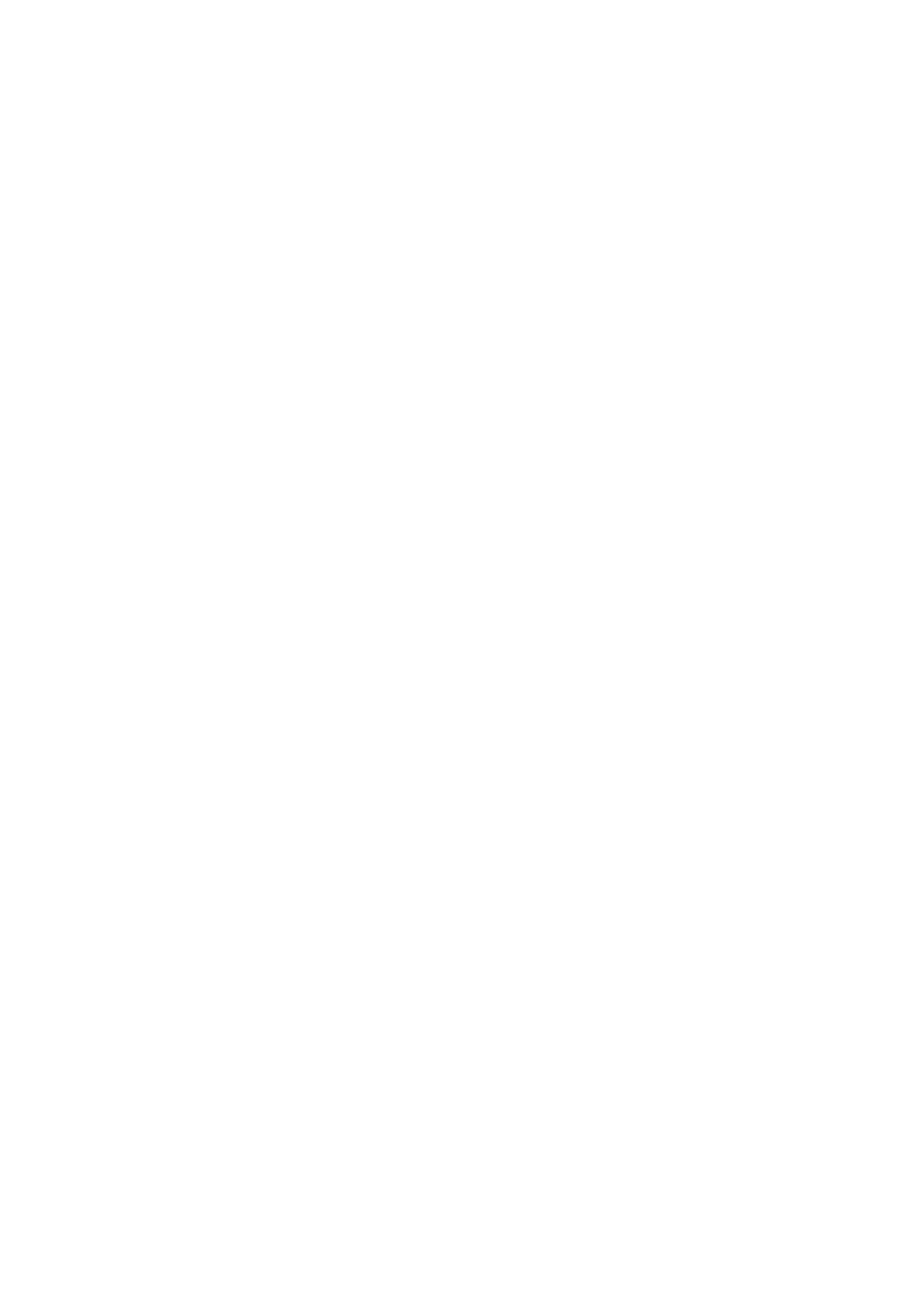residence area, religion, type of family, and family income, and the study variable was attitude regarding blood donation. The study was conducted among the undergraduate Engineering Students of SRM University, Kattankulathur. A total of 150 undergraduate engineering students who fulfilled inclusion criteria were selected as samples by adopting non probability purposive sampling technique. The tool consists of two sections; Section A: Demographic data which consist the item for obtaining information about the selected background factors such as age, sex, year, residence, type of family, religion, and family income. Section B: Three-point Likert scale developed by the investigator was used for assessing the attitude of undergraduate students regarding blood donation. A three-point Likert scale consisting of 20 statements with a total score of 60 was used. The three-point Likert scale was framed with a number of statements that would reflect their inner feelings toward blood donation. Reliability of the tool was established using split-half method. The r value of the tool was r=0.83 which indicates positive corelation.

#### **Ethical considerations**

The study was approved by the Dean of SRM College of Nursing, SRM University, Kattankulathur, Kancheepuram district. Permission was obtained from Director of SRM Engineering College, and the written consent was obtained from the participants. Prior permission for the conduct of the study was obtained from the HOD of concerned department. Consent was obtained from the students, and they were explained about the purpose of the study and ensured that their response will be kept confidentially. Questionnaire was distributed to students. Clarifications were given to students in between to obtain accurate data. On an average, each student took around 5–10 min to complete the tool. The collected data were coded and analyzed using descriptive and inferential statistics.

### **RESULTS**

Table 2 reveals that among 150 engineering students, 10 (6.7%) students had moderately favorable attitude, 140 (93.3%) students had favorable attitude, and none of them had an unfavorable attitude (Fig. 1).

Table 3 reveals that there was a significant association between the level of attitude on blood donation among engineering students and with their demographic variables of the year of study, residential area, type of family and religion. There was no association with respect to other variables.

#### **DISCUSSION**

India with a population of over 1 billion is naturally the country which requires a lot of blood to save lives of its citizens. It has been quoted that there is a need for about 8 million units of blood every year in our country. Of this, only half, that is around 4 million units, can be obtained from voluntary blood donors. Rest all comes from replacement blood donation from relatives or paid donors.

It was evident from the present study that the majority of the students (93.35%) had favorable attitude toward blood donation and 6.7% had moderately adequate attitude. None of the subjects have an unfavorable attitude.

At this stage in the development of the transfusion service, the current study tests the very basic nature of the attitude of students to blood donation, in the hope of illuminating the way forward toward emphasizing the vital aspect of many emergency and non-emergency at large scale.

A similar study was conducted by Okpara which probed the attitude of university students to blood donation found that 80% of the respondents were prepared to donate freely. Similarly, in a study among Dhaka University students  [33], 93% of the respondents objected to monetary incentives. Similarly, the attitude of the students in this study was 90% positive attitude toward blood donation [8].

Kriebardis A.G also conducted a similar study among health I 2 professionals regarding voluntary blood donation in Greece found that 3 97% of respondents were aware of the shortage of blood and responded correctly to most questions regarding blood donation and transfusion. The results also showed that women and young people donate the least in Greece and only 17% were volunteers [9].

It was also revealed that there was a significant association between the levels of attitude on blood donation and year of study, residential area, and type of family and religion. The result of the present study was consistent with the study done by Ownby (1999) which reported that rate of donation increased with age and education, and the results of another cross-sectional study in India by Singh (2002) concluded that donor status was significantly associated with age, sex, literacy





## **Table 1: Frequency and percentage distribution of engineering students n=150**

| Demographic variables | <b>Engineering students</b> |
|-----------------------|-----------------------------|
|                       | Number (%)                  |
| Age (years)           |                             |
| 18                    | 50 (33.3)                   |
| 19                    | 39 (26.0)                   |
| 20                    | 36 (24.0)                   |
| >20                   | 25 (16.7)                   |
| Sex                   |                             |
| Male                  | 64 (42.7)                   |
| Female                | 86 (57.3)                   |
| Year of study         |                             |
| I year                | 50 (33.3)                   |
| II year               | 58 (38.7)                   |
| III year              | 42 (28.0)                   |
| Residential area      |                             |
| Rural                 | 30(20)                      |
| Urban                 | 120 (80)                    |
| Type of family        |                             |
| Nuclear               | 110 (73.3)                  |
| Joint                 | 36(24)                      |
| Extended              | 4(2.7)                      |
| Religion              |                             |
| Hindus                | 113 (75.3)                  |
| Christians            | 18 (12)                     |
| Muslims               | 10(6.7)                     |
| Others                | 9(6)                        |
| Income                |                             |
| Rs. 10000-20000       | 29 (19.3)                   |
| Above Rs. 20000       | 121 (80.7)                  |

# **Table 2: Assessment of the level of attitude regarding blood donation among engineering students n=150**

| Level of attitude             | Number $(\%)$ |  |
|-------------------------------|---------------|--|
| Un favorable attitude         | 0(0)          |  |
| Moderately favorable attitude | 10(6.7)       |  |
| Favorable attitude            | 140 (93.3)    |  |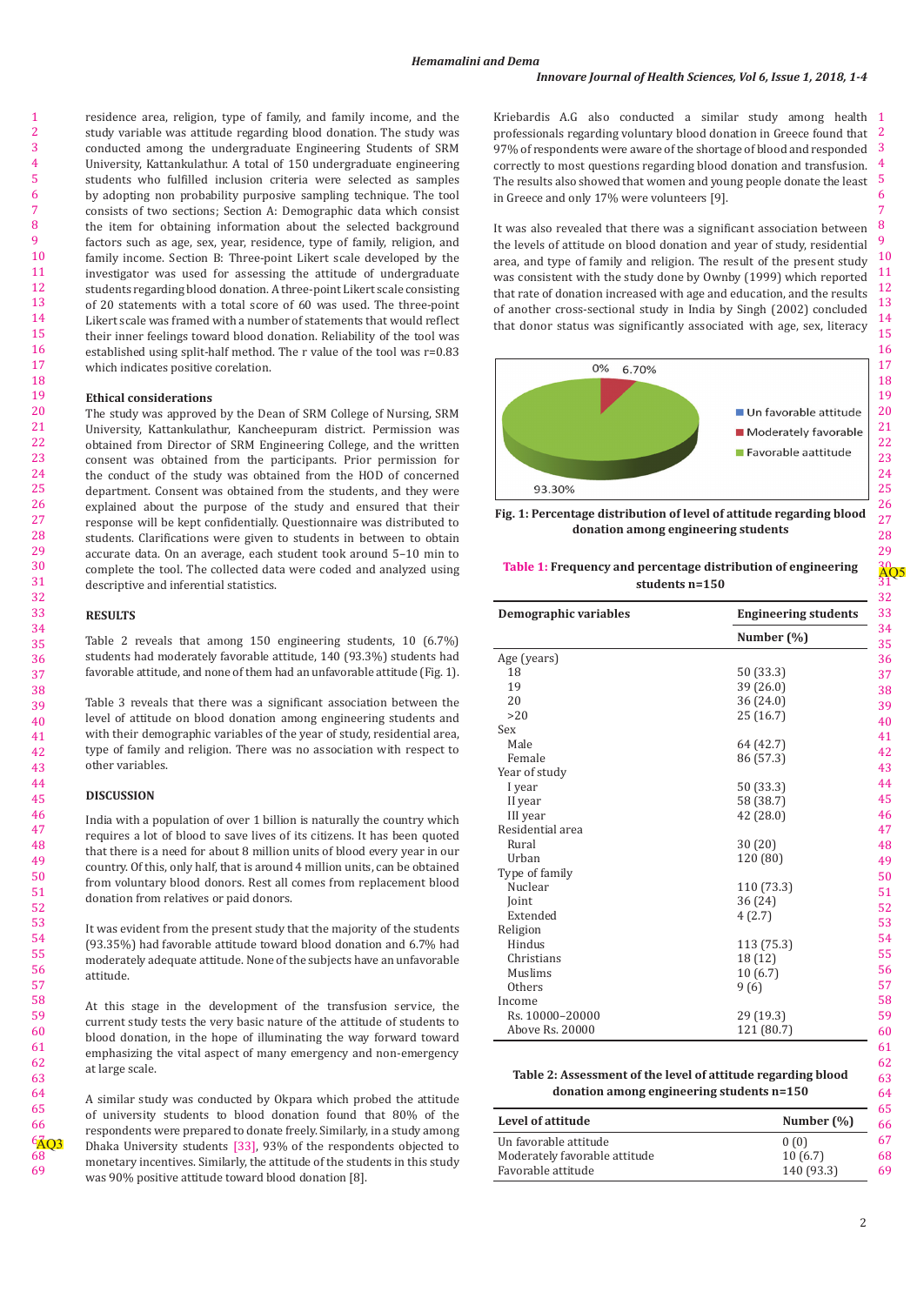$\overline{2}$ 

| Demographic variables   | Level of attitude, n (%) |                             |            | Chi-square test                                 |
|-------------------------|--------------------------|-----------------------------|------------|-------------------------------------------------|
|                         | Un favorable             | <b>Moderately favorable</b> | Favorable  |                                                 |
| Age (years)             |                          |                             |            |                                                 |
| 18                      | 0(0)                     | 4(40)                       | 46 (32.9)  | $\chi^2$ =2.80<br>$p=0.42$<br>$\mathop{\rm NS}$ |
| 19                      | 0(0)                     | 4(40)                       | 35(25)     |                                                 |
| 20                      | 0(0)                     | 2(20)                       | 34 (24.3)  |                                                 |
| >20                     | 0(0)                     | 0(0)                        | 25 (17.8)  |                                                 |
| Sex                     |                          |                             |            |                                                 |
| Male                    | 0(0)                     | 7(70)                       | 57 (40.7)  | $\chi^2 = 3.27$<br>$p=0.07$<br><b>NS</b>        |
| Female<br>Year of study | 0(0)                     | 3(30)                       | 83 (59.3)  |                                                 |
| I year                  | 0(0)                     | 7(70)                       | 43 (30.7)  | $\chi^2$ =6.52<br>$p=0.038$<br>Significant      |
| II year                 | 0(0)                     | 2(20)                       | 56 $(40)$  |                                                 |
| III year                | 0(0)                     | 1(10)                       | 41 (29.3)  |                                                 |
| Residential area        |                          |                             |            |                                                 |
| Rural                   | 0(0)                     | 6(5)                        | 50(25)     | $\chi^2$ =6.02<br>$p=0.015$<br>Significant      |
| Urban                   | 0(0)                     | 5(50)                       | 115 (82.2) |                                                 |
| Type of family          |                          |                             |            |                                                 |
| Nuclear                 | 0(0)                     | 3(30)                       | 107 (76.4) | $\chi^2$ = 2.47<br>$p=0.002$<br>Significant     |
| Joint                   | 0(0)                     | 7(70)                       | 29 (20.7)  |                                                 |
| Extended                | 0(0)                     | 0(0)                        | 4(2.9)     |                                                 |
| Religion                |                          |                             |            |                                                 |
| Hindus                  | 0(0)                     | 3(30)                       | 110 (78.6) | $\chi^2$ =24.31<br>$p=0.000$<br>Significant     |
| Christians              | 0(0)                     | 6(60)                       | 12(8.6)    |                                                 |
| Muslims                 | 0(0)                     | 1(10)                       | 9(6.4)     |                                                 |
| Others                  | 0(0)                     | 0(0)                        | 9(6.4)     |                                                 |
| Monthly income          |                          |                             |            |                                                 |
| Rs 10000-20000          | 0(0)                     | 4(40)                       | 25 (17.9)  | $\chi^2 = 3.03$<br>$p=0.21$<br><b>NS</b>        |
| >Rs 20000               | 0(0)                     | 6(60)                       | 115 (82.1) |                                                 |

**Table 3: Association between the levels of attitude regarding blood donation among engineering students with their demographic variables n=150**

status, occupation, and knowledge about other aspects of blood donation [10].

One can almost say that blood is that magic potion which gives life to another person. Although we have made tremendous discoveries and inventions in science, we are not yet able to make the magic potion called blood. Human blood has no substitute. The requirement of safe blood is increasing, and regular voluntary blood donations are vital for blood transfusion services.

# **CONCLUSION**

The study concluded that majority of the undergraduate engineering students had (93.3%) good attitude toward blood donation. There was a significant association between the levels of attitude on blood donation among engineering students with their demographic variables such as year of the study, residential area, and type of family and religion. Hence, the investigator felt that specific campaigns are needed to convert favorable attitude toward blood donation into regular voluntary blood donation. Nurses need to take up the responsibilities to create awareness among the students about blood donation. The school health nurse can utilize educational material for teaching higher secondary school children and inspire students to donate blood on attaining the

age of 18. The nursing curriculum should provide an opportunity to conduct blood donation education program in various settings.

Community health nurse should play a vital role in sensitization of the population using motivational advocacy messages, introducing culturally relevant social incentives to voluntary donors, launching promotional programs with an emphasis on the elimination of certain indigenous misconceptions regarding blood donation.

#### **ACKNOWLEDGMENT**

We express our sincere gratitude to Dean, Engineering College, SRM University for granting permission to conduct the study and also to all the study participants for their cooperation

#### **CONFLICTS OF INTEREST**

The authors have no conflicts of interest to declare.

#### **REFERENCES**

- 1. Blood Bank of India. Available from : http://www.bloodbankindia.net/.
- 2. Vijayakrishnan R. Knowledge Attitude and Practice of Blood Donation among Undergraduates in Selected Colleges of Thiruvananthapuram